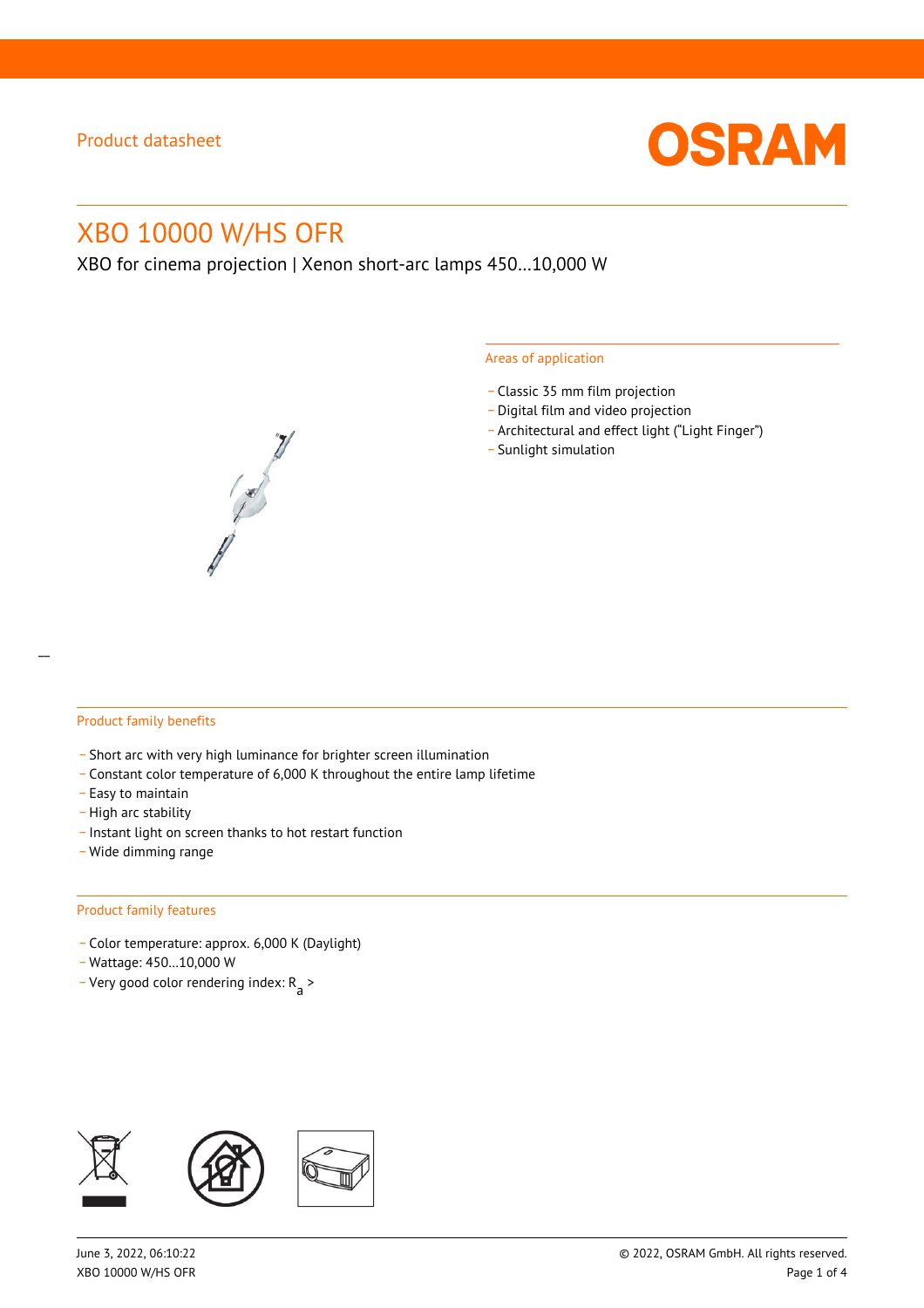# Product datasheet

### Technical data

#### **Electrical data**

| <b>Nominal current</b> | 195.00 A   |
|------------------------|------------|
| Current control range  | 160200 A   |
| Nominal wattage        | 10000.00 W |
| Nominal voltage        | 50.0 V     |

## **Dimensions & weight**



| <b>Diameter</b>                             | 90.0 mm           |
|---------------------------------------------|-------------------|
| Length                                      | 436.0 mm          |
| Length with base excl. base pins/connection | 393.00 mm         |
| Light center length (LCL)                   | $170.5$ mm $^{1}$ |
| Electrode gap cold                          | $13.5 \text{ mm}$ |
| <b>Product weight</b>                       | 1030.00 g         |
| Cable length                                | 400.0             |

1) Distance from end of base to tip of electrode (cold)

#### **Temperatures & operating conditions**

| Max. permitted ambient temp. pinch point | 230 °C |
|------------------------------------------|--------|

#### **Lifespan**

| Lifespan                         | 300 h |
|----------------------------------|-------|
| <b>Service Warranty Lifetime</b> | 400 h |

### **Additional product data**

| Base anode (standard designation)   | SFaX30-9.5 |
|-------------------------------------|------------|
| Base cathode (standard designation) | SFa30-7.9  |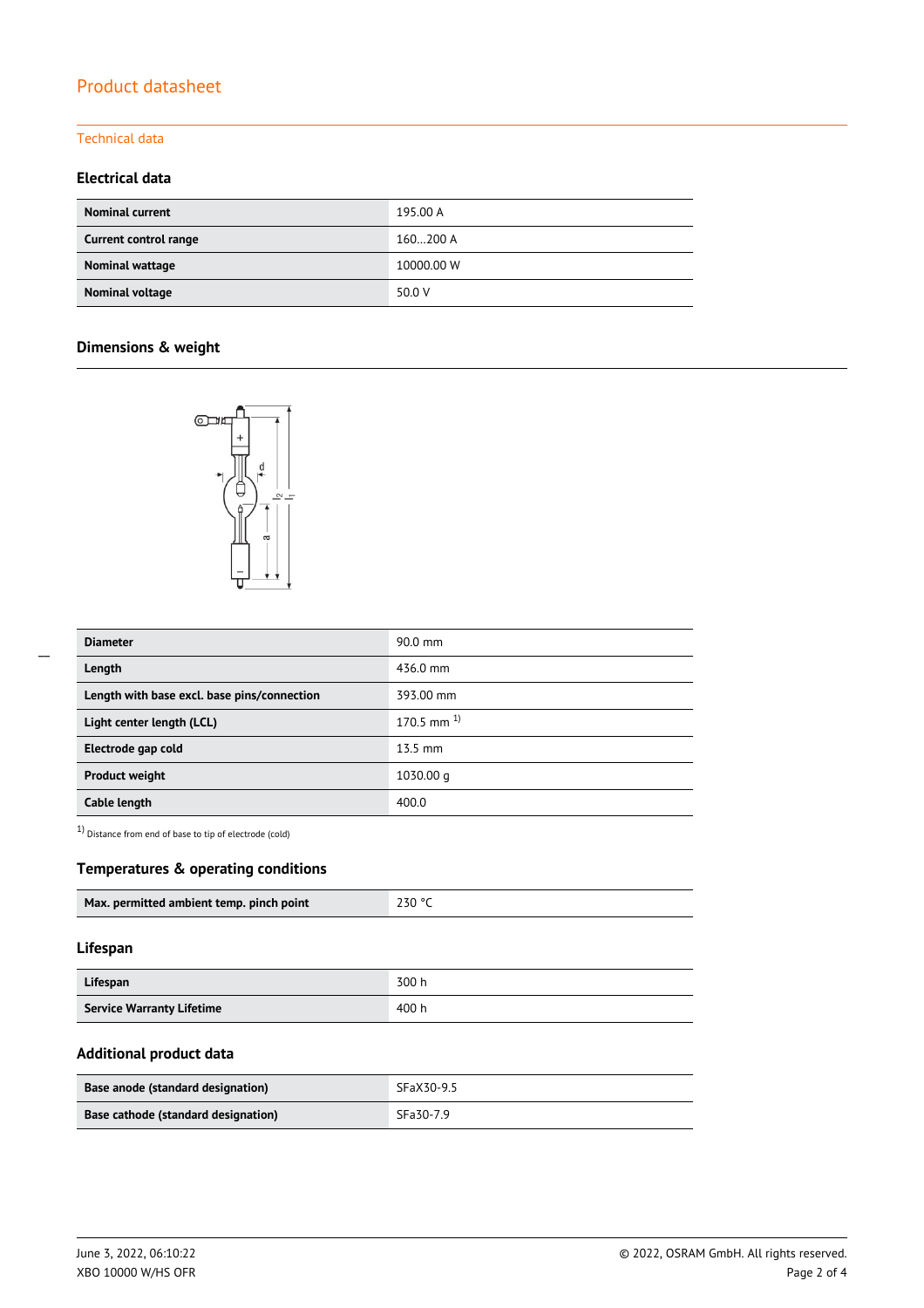# Product datasheet

| Product remark | OFR = Ozone-free version/H = Suitable for horizontal |  |  |
|----------------|------------------------------------------------------|--|--|
|                | burning position/ $S =$ Short                        |  |  |

## **Capabilities**

| Cooling                 | Forced $1$              |
|-------------------------|-------------------------|
| <b>Burning position</b> | $s15/p15$ <sup>2)</sup> |

 $1$ Vertical and horizontal  $\,$ 

2) For vertical burning position: anode (+) on top

#### **Environmental information**

| Information according Art. 33 of EU Regulation (EC) 1907/2006 (REACh) |                                                                                                      |  |  |
|-----------------------------------------------------------------------|------------------------------------------------------------------------------------------------------|--|--|
| Date of Declaration                                                   | 04-02-2022                                                                                           |  |  |
| <b>Primary Article Identifier</b>                                     | 4050300624532   4008321552327   4062172030724                                                        |  |  |
| Candidate List Substance 1                                            | Lead                                                                                                 |  |  |
| CAS No. of substance 1                                                | 7439-92-1                                                                                            |  |  |
| <b>Safe Use Instruction</b>                                           | The identification of the Candidate List substance is<br>sufficient to allow safe use of the article |  |  |
| Declaration No. in SCIP database                                      | 7934C4E7-AD5D-4E20-9BAA-2349E600F6AD    <br>CB26F713-F336-4C5C-B8F4-F0F8D52A0F47                     |  |  |